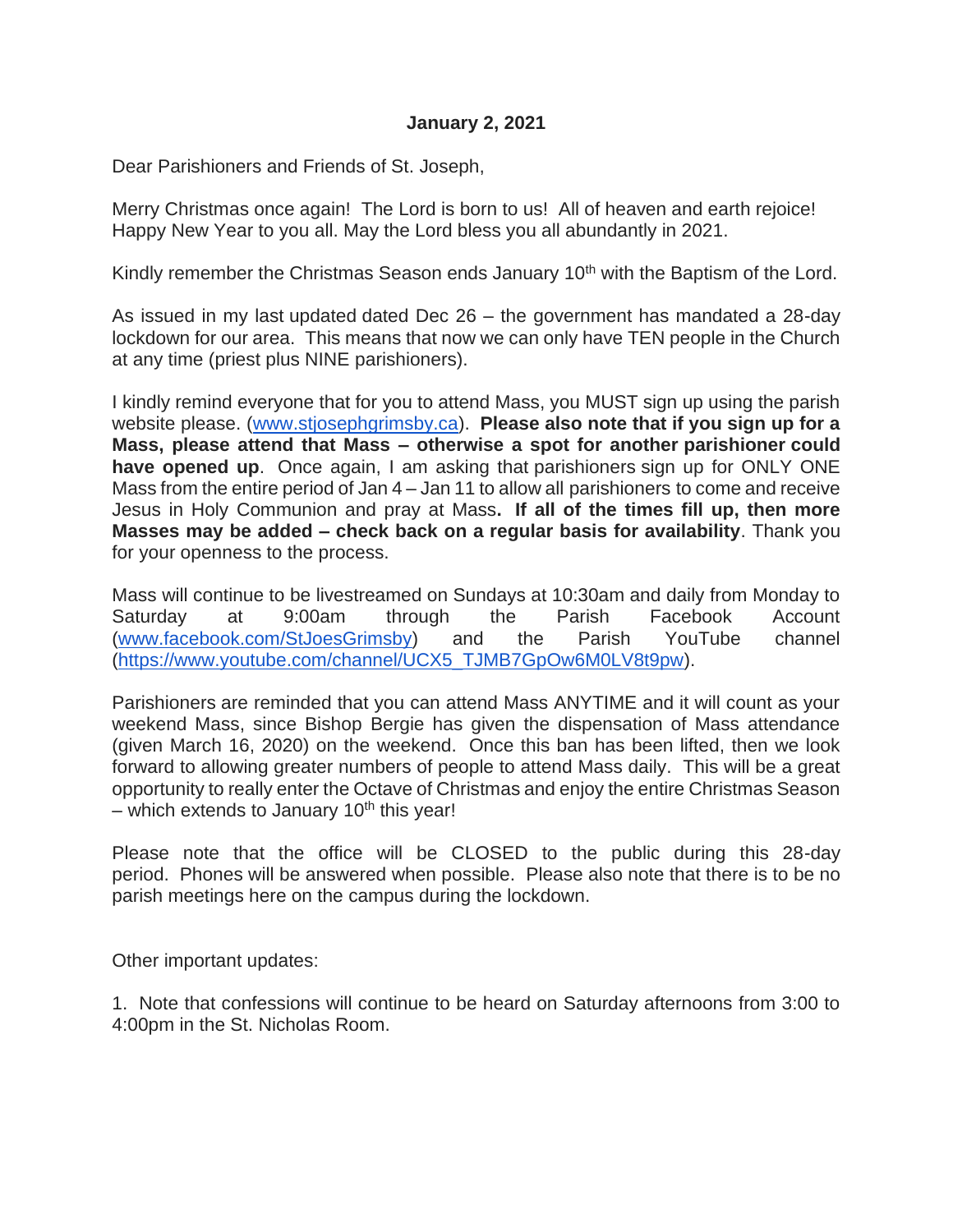2. Once again, a reminder that Children's Liturgy & Little Spirits has gone digital. Check out the parish website or the parish YouTube channel for the links to videos to enhance faith at home for our young children.

3. If your son or daughter attends Public or Private school and is need of receiving the Sacraments this year, please contact the parish office. Classes will begin in the new year. Samantha Pellegrino, our parish Catechist will be leading these sessions with the youth of our parish.

4. Our first ALPHA session has completed with great success! I would like to thank Jody, our Evangelization Minister as well as Andrew, our Youth Minister – and the other Alpha small group leaders for a very spiritually enriching and powerful experience.

If you did not participate in this first ALPHA session - we invite you for the next Catholic ALPHA weekly sessions on Wednesday evenings beginning January 20<sup>th</sup> running through March 31<sup>st</sup>. To register visit the parish website – click on "Get Involved" and scroll to the bottom. Join us for ALPHA – it is a game changer!

5. Please continue to remember the parish regarding financial giving. We rely on your weekly contributions to sustain and build the kingdom of God in our parish. You can drop your offerings off in the boxes following Mass this weekend, drop it off in the outside mailbox, bring it to the parish office all week, or through the etransfer option – [myparishgift@gmail.com.](mailto:myparishgift@gmail.com) Thank you in advance to those families who continue to sustain our parish through their contributions.

6. You will notice that heat has returned to our parish as we installed the new Heating and Air Conditioning units this week (with final tweaks to take place this week). **This project will cost the parish \$120,000** and your generosity is required to meet these costs. Thank you to those who have already stepped up and made donations – to date, we have **currently raised \$19,035 towards the total**. I am asking all parishioners to contribute significantly to this project since we all expect a warm church in the winter and cool church in the summer months. The old units, original to this church building, lasted us 25 years – and for those of us who are homeowners, we know that we certainly 'soaked' every ounce of life out of them. As you make your contribution, please write **"HEATING / AIR"** on the front of your envelope or in the memo line of an etransfer [\(myparishgift@gmail.com\)](mailto:myparishgift@gmail.com) and those funds will be counted towards your tax receipt for the end of the year. Special envelopes will be available to pick up for this project next weekend. Thank you in advance for your assistance.

7. 2021 envelopes are available for pickup in the foyer of the Church. Please pick up your envelopes for the new year which begins the end of November.

8. The Knights of Columbus are continuing to accept winter coats to share with those most in need. If you would like to donate some coats, please leave them at the parish office or in the boxes found in the foyer of the Church.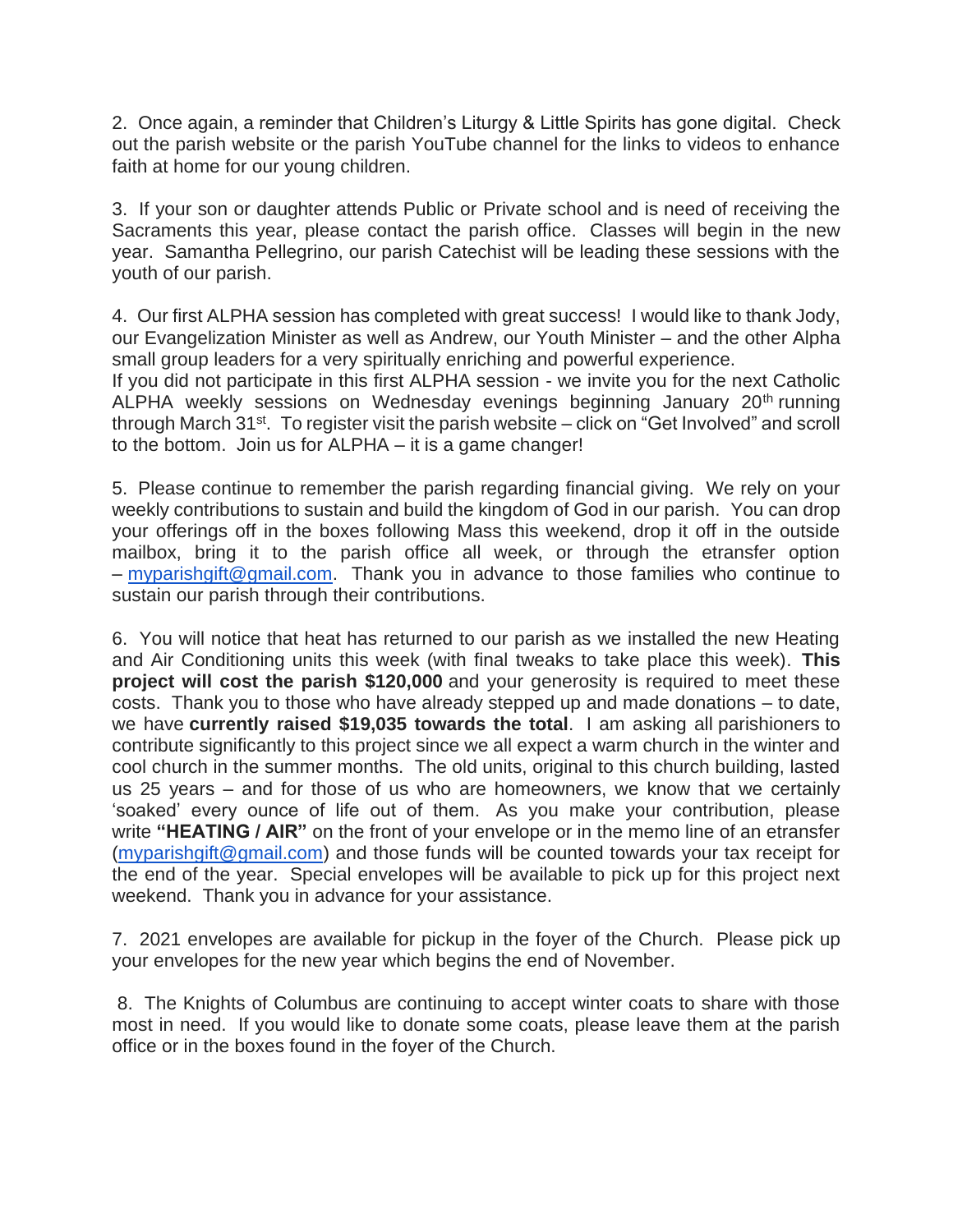9. The parish website continues to help so many – visit [www.stjosephgrimsby.ca](http://www.stjosephgrimsby.ca/) – and our social media accounts to help enhance your faith. Also please continue to look at the parish YouTube channel for daily updates.

Facebook - <https://www.facebook.com/StJoesGrimsby/> Instagram - <https://www.instagram.com/stjoesgrimsby/> Twitter - <https://twitter.com/stjoesgrimsby>

The parish YouTube channel once again is

- [https://www.youtube.com/channel/UCX5\\_TJMB7GpOw6M0LV8t9pw](https://www.youtube.com/channel/UCX5_TJMB7GpOw6M0LV8t9pw)

10. The parish Bible Study – God Talk - continues with its **next session on Tuesday January 5 at 7:00pm.** We will be finishing the study of the Book of the prophet Amos, Obadiah and Jonah. Click on the link below and join as you are encouraged to deepen your relationship with God and the study of the scriptures. If you need help setting this up – contact the parish office.

Fr-Rico Passero is inviting you to a scheduled Zoom meeting.

Topic: Fr. Rico Passero God Talk Meeting Time: This is a recurring meeting Meet anytime

Join Zoom Meeting [https://us02web.zoom.us/j/82763215683?pwd=TnFENVhveEF5VktKem1NMDVMdldzQ](https://us02web.zoom.us/j/82763215683?pwd=TnFENVhveEF5VktKem1NMDVMdldzQT09) [T09](https://us02web.zoom.us/j/82763215683?pwd=TnFENVhveEF5VktKem1NMDVMdldzQT09)

Meeting ID: 827 6321 5683 Password: GodTalk

11. I continue to invite you all to utilize the FORMED.org platform. Again, free to all parishioners, there are NUMEROUS resources for you to check out as an individual and as a family. Free to all parishioners. I have again included the instructions to enroll here:

To log onto FORMED (again FREE to all parishioners)

- · Visit [www.formed.org](http://www.formed.org/)
- Click Sign up
- $Click I belong to a parish or organization$

Type St Joseph Grimsby  $-$  in the "find your parish or organization" box and click on our parish name once it populates

- **Click Next**
- Add your name and email address then click sign up
- · Enjoy FORMED

12. The parish schedule for Mass is posted on the sign-up page on the parish website. Again, the Mass is livestreamed daily along with an opportunity to attend Mass physically for those who have registered.